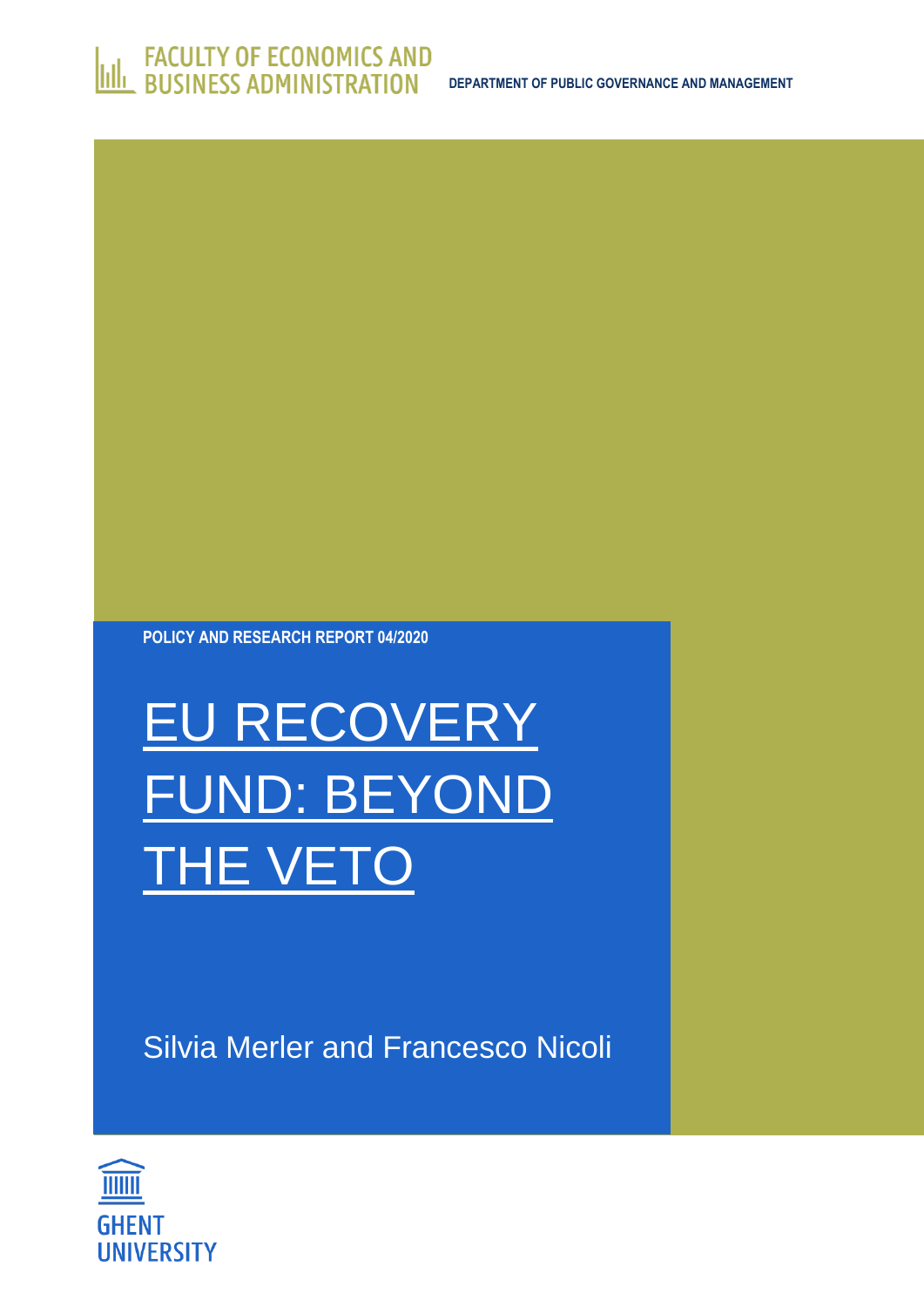# EU RECOVERY FUND: BEYOND THE VETO

**In this contribution, we look at feasible alternatives to ensure that the European Union can deal with the post-pandemic recovery should Poland and Hungary maintain their veto on the Multiannual Financial Framework.** 

### **A shorter version of this piece has appeared on the German constitutional law website [Verfassungsblog.](https://verfassungsblog.de/beyond-the-veto-of-the-eu-recovery-fund/)**

#### **Background**

The issue of Rule of Law (RoL) conditionality for the disbursement of funds has been prominent in the negotiations leading to the deal on the EUR 750bn Next Generation EU package, pushed in particular by the Netherlands and the rest of the 'frugal' team. Yet, the Council [conclusions](https://www.consilium.europa.eu/media/45109/210720-euco-final-conclusions-en.pdf) in July only included a very weak mention of the issue – signalling that it was not possible to strike a balance at the level of heads of state and government and Council was kicking the can down the EP's road.

On November 10<sup>th</sup>, the EP and the German Presidency reached a compromise agreement on the [text](https://www.europarl.europa.eu/meetdocs/2014_2019/plmrep/COMMITTEES/BUDG/DV/2020/11-12/RuleofLaw-Draftconsolidatedtext_rev_EN.pdf) of a Regulation that would establish a RoL conditionality mechanism for the budget. This is not a blanket tool, as it would only allow funds to be suspended for EU governments engaging in RoL breaches *that directly affect the budget or seriously risk doing so.* Proponents basically hoped the Commission could be creative in finding ways to assess this risk, so that this tool could become a way to enforce Article 7 TFEU (which applies to general RoL violations) from the backdoor. Opponents (Hungary and Poland) feared the ambiguity for the same reason.

The new conditionality mechanism is set out in a Regulation, which only requires a qualified majority to get approved. After the agreement, the Hungarian and Polish PMs sent official letters to the European Commission President criticising the RoL mechanism and threatening a veto to the EU budget which, unlike the RoL Regulation, requires unanimity to be approved.

The Regulation was approved at qualified majority in the Permanent Representatives Committee (COREPER) 3 days ago, and as such it could be approved without no further discussion in the first useful Council meeting. In the same COREPER meeting, however, Poland and Hungary vetoed the Own Resources Decision (ORD) – which is a key document for the Recovery Fund (RRF) to happen. The ORD in fact sets out the maximum level of resources the EU budget can draw from the Member States, and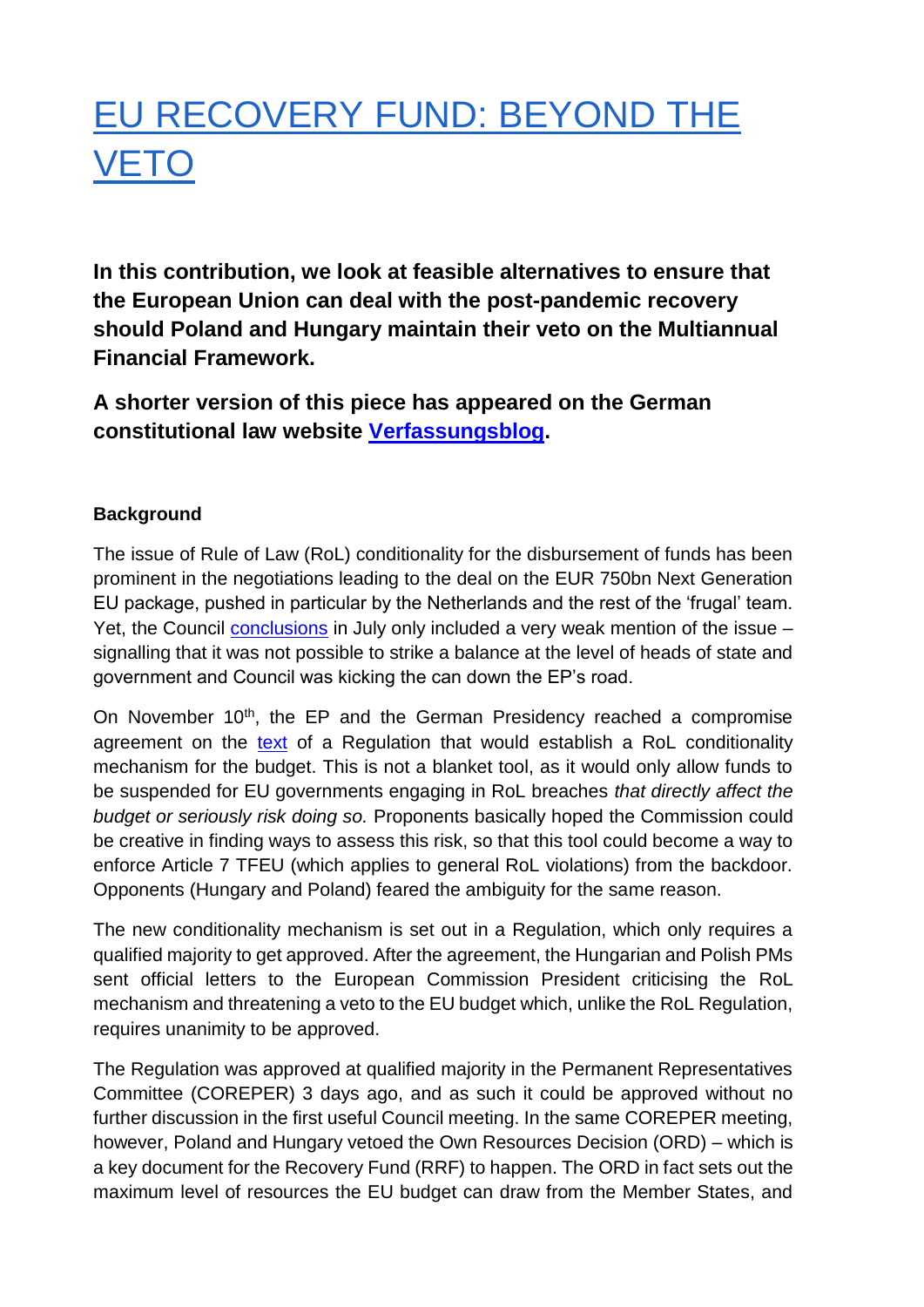increasing that limit is required for the EU to issue the EUR750bn under Next Generation.

The final decision likely will not be taken before the December  $8<sup>th</sup>$  Council, result, discussions the General Affairs Council, convened on Tuesday, remained effectively stuck on both the RoL mechanism and the ORD (which requires unanimity to be approved).

#### **What should the EU do?**

Following the veto, there have been rumours about the possible introduction of 'reassuring' language in the RoL Regulation. We think that anything that could be read as a backtracking on the principle contained in the RoL mechanism would inflict a serious blow to the credibility of the whole rule of law discussion and allow two wannabe authoritarian regimes to score an easy win on a matter of fundamental values. With so much political capital having been spent already on linking the approval of the RoL Regulation to the Budget negotiation – which was a deliberate political choice, in no way automatic – the EU should not weaken the language in the Regulation. Moreover, any change in that direction would very likely alienate the EP and the self-labelled 'frugal countries', who have been among the most vocal on demanding strict RoL conditionality and whose se vote is as essential as that of Hungary and Poland to pass the ORD. The issue is unlikely to go away with a simple re-wording, and it will necessitate a serious confrontation at the highest political level to be resolved. Hence, the key question in our view is whether the veto is credible, and under what conditions.

#### **Is the veto credible?**

Yes and No. This is a game where sequencing is key. Let's work it backwards.

If Hungary and Poland really were to hold their veto on the ORD, then the new MFF would not be approved by end-2020. Article 312(4) TFEU states that in such case the 2020 yearly budget (which is dependent on the 2014 MMF and therefore does not include the RRF) would be rolled over to 2021. Poland and Hungary are typically net recipients from the MFF (although their net positions [could](https://www.bruegel.org/2020/01/how-could-net-balances-change-in-the-next-eu-budget/) end up being reduced, in the 2021-27 cycle). By blocking the ORD, they clearly would be forfeiting the share of RRF money to which they are entitled, but they would still get more out of the rolled over budget than most Western EU countries. How much money will ultimately depend on whether the programmes within the MFF whose legal basis expire at the end of the year will be renewed. As [some](https://twitter.com/lucasguttenberg/status/1329723316492521472?s=20) have highlighted, the European Parliament has long pushed for a decoupling of spending programmes from the MFF, to preserve the flow of funds – although under the old ceilings – in case there was no deal in the Council on the new MFF. Politically, this seems unlikely at this juncture – although trialogues on the individual programmes are still [ongoing](https://twitter.com/ElisaFerreiraEC/status/1331281594389245957) despite the blockade. Even if, as it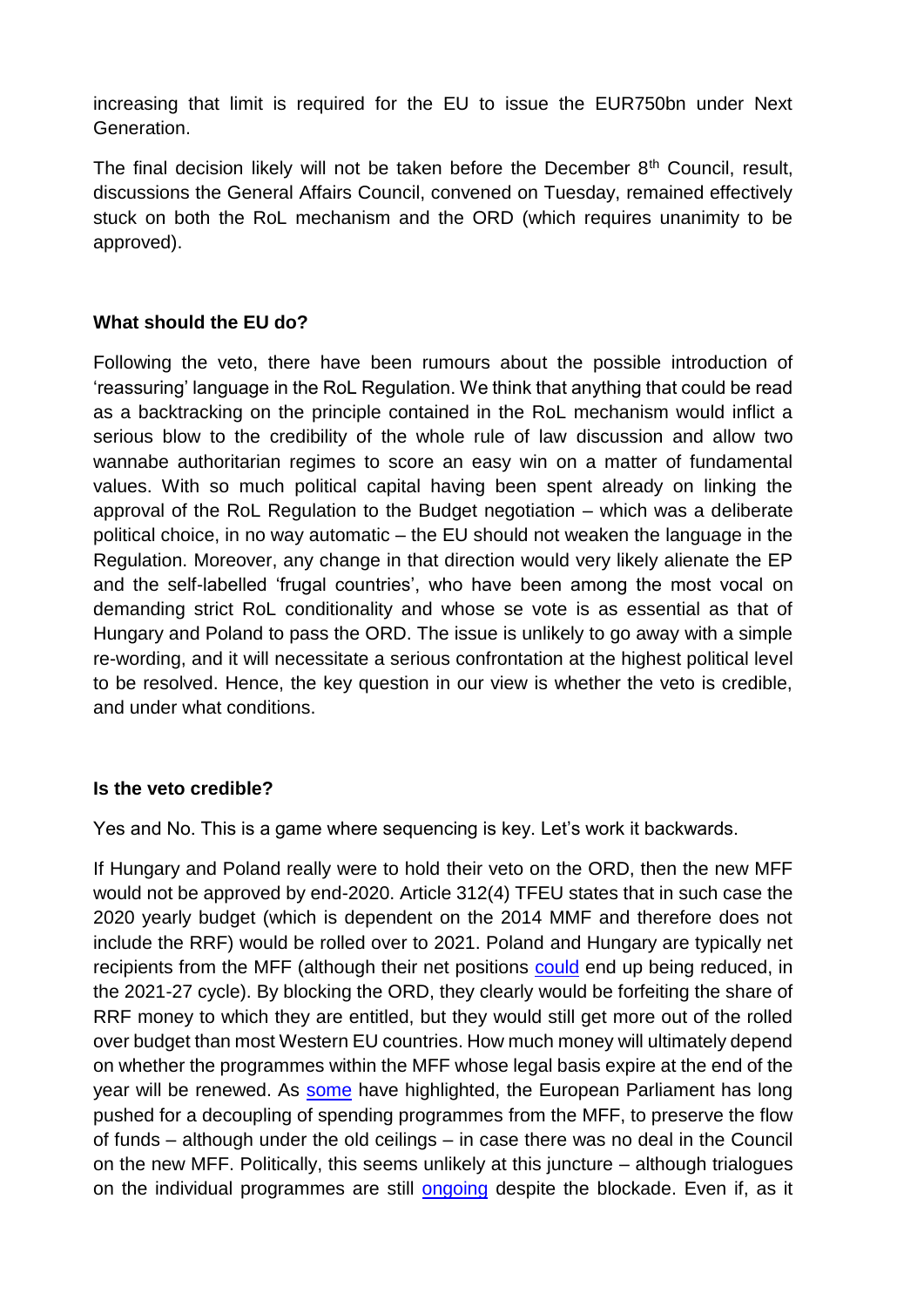seems likely, the renewal of these programmes were to be blocked at the Council level, Hungary and Poland would still be getting direct payments to farmers, as the legal acts for the first pillar of the Common Agricultural Policy (CAP) do not include a limitation on their duration. Of course, Hungary and Poland will eventually need a deal on a *new* budget, but what we want to highlight here is that in a roll-over scenario they are in a relatively better condition than countries like Spain (who is a small net recipient under the regular EU budget) or even more so Italy (who would be a net contributor) – for which it is the RRF that really makes a difference. The governments of Hungary and Poland clearly know this, and are using the veto in the hope to force these countries' hand on the RoL Regulation: while they would still be financially worse-off in case of failure to reach an agreement, their "fall-back" position is better than the position of Italy or Spain.

So, the next logical question is: what does it take for the veto to become untenable? We think it takes the combination of two things: (i) final approval of the RoL Regulation and (ii) a credible threat of a Plan B on the RRF. The first condition alters the sequence of the game: once the RoL Regulation is approved, it will apply to *all* EU spending, including any new Budget as well as the emergency Budget carried over in case of no agreement. The 'regular' EU money that Hungary and Poland receive, will be all subject to RoL scrutiny. This alone would not be enough of an incentive to drop the veto, however: European integration is a "repeated" game, and therefore it may make sense to accept short term costs if this leads to change in behaviour in other parties, which pay out in the long term. In this perspective, it might be that once the RoL Regulation is approved, Hungary and Poland could nonetheless hold the veto so to extract future changes to the RoL regulation or guarantees on its application, accepting the costs that uncooperative behaviour entails in the short term, to change the long-term incentives of other European countries. Even more importantly, there might be public opinion benefits in blocking the RRF- which could boost the standing of the Hungarian and Polich governments with part of the domestic constituency, if it were to be presented as a retaliation against rule of law. To take away these incentives, the rest of the EU needs in our view to show that there is a credible Plan B for the RRF, feasible without the vote of Hungary and Poland. At that point, Hungary and Poland would have failed to block the RRF for the other countries, would not get any RRF money themselves, all while still getting the RoL scrutiny on a much smaller amount of money. There would be no incentive to hold the veto any longer.

#### **So, what is Plan B?**

We think there are three options: (1) enhanced cooperation; (2) a variable Euro/non-Euro setting, and (3) an intergovernmental solution. All of these options have problems, and they are clearly inferior to the original plan of having the RRF as part of the EU budget. Yet, they could work as credible plan B.

**Enhanced Cooperation:** A qualified majority of countries could trigger enhanced cooperation, i.e. a procedure that allows a smaller group of countries (9 at least) to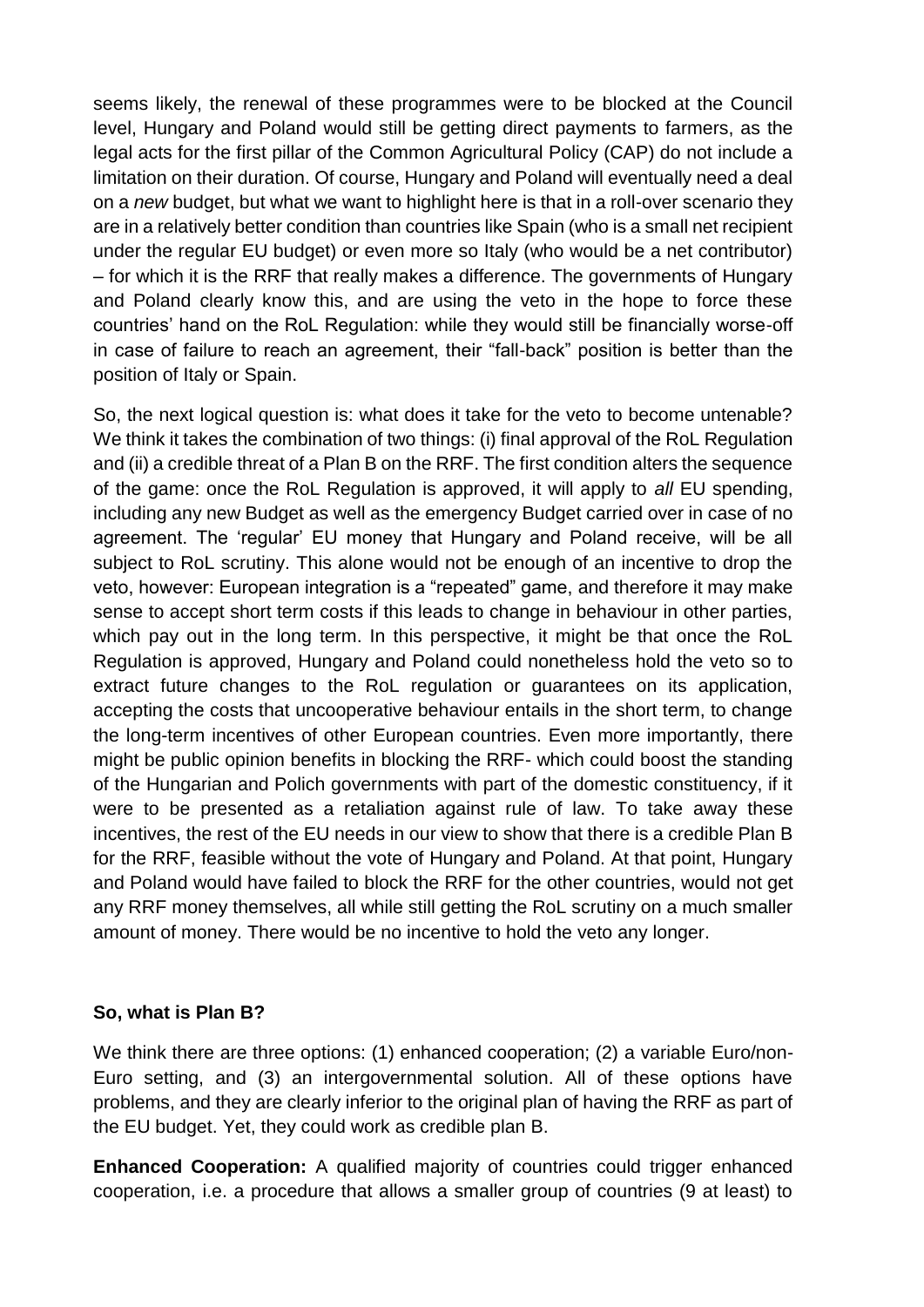move closer in the integration process insofar this does not endanger the rights of the remaining countries. This has been used in the past for several initiatives, for instance the establishment of a European Public Prosecutor, of the European Patent Scheme, and for the Financial Transaction Tax (FTT). The group could establish the grant element of the RRF by and on behalf of only those states which participate. The Council authorizes by qualified majority the initiative, meaning that Hungary and Poland do not muster a blocking minority. A potential roadblock at this stage would be for Poland and Hungary to argue that, by establishing a major MFF-related instrument by means of enhanced cooperation, the participating countries would be violating their rights as equal members of the Union, entitled to have a veto power on budgetary matters. This however seems hardly tenable from a legal perspective, since any such enhanced cooperation would be the result of the very exercise of these rights (in form of a veto). However unlikely the argument is to succeed in court, we believe this would be the primary legal roadblock against the use of enhanced cooperation. Once the authorization is passed by the Council, the participating countries can go forward and establish (by unanimity among them) a special framework for cooperation. Within this framework, the core group would be free to choose to act by qualified majority on the governance of the tool. We believe that this is essential and needs to be introduced from the beginning, since the treaty explicitly states that once the mechanism is established, the participating countries cannot exclude the remaining countries from joining. Since Poland and Hungary cannot be excluded from joining, the mechanism must involve majority voting since the beginning, or otherwise it will be subject to the same problems that we are currently trying to solve. At any rate, if the RRF were to be established through enhanced cooperation, the participating countries would need to pay for it themselves, by agreeing an ORD limited only to the participants. In a way, this creates a two-tier budget: a broad budget tier, amended by unanimity, including Hungary and Poland but no RRF, and an additional inner tier, amended by majority voting, that would be finance by all countries (excluding Hungary and Poland) to fund the RRF. Notably, the EC could still issue bonds on behalf of only the Member States participating in the enhanced cooperation: the repayment of such issuance would come from the Own Resources Decision relating to what we called the 'inner budget', rather than from the regular ORD covering the broad budget.

**Special Framework for Euro countries.** The special provisions for Eurozone countries may also offer an alternative for the construction of a dedicated RRF. The legal basis would be akin the one previously identified for the Eurozone "fiscal capacity" (the now-defunct Budgetary Instrument for Convergence and Competitiveness - BICC): namely, the joint effect of art. 175 (3) and art. 136, the former allowing for actions beyond the structural funds, and the latter allowing for enhanced coordination of the economic policy of the Euro Area members. The main advantage of framing the instrument in terms of Euro Area stability is that Hungary and Poland become natural outsiders, and the treaty itself provides the ground for exclusion from the governance mechanisms. As the recent position taken by Slovenia illustrates, however, limiting the perimeter to the Eurozone would not in and of itself shield the RRF from a veto – unless the Eurogroup were to decide to abandon its custom to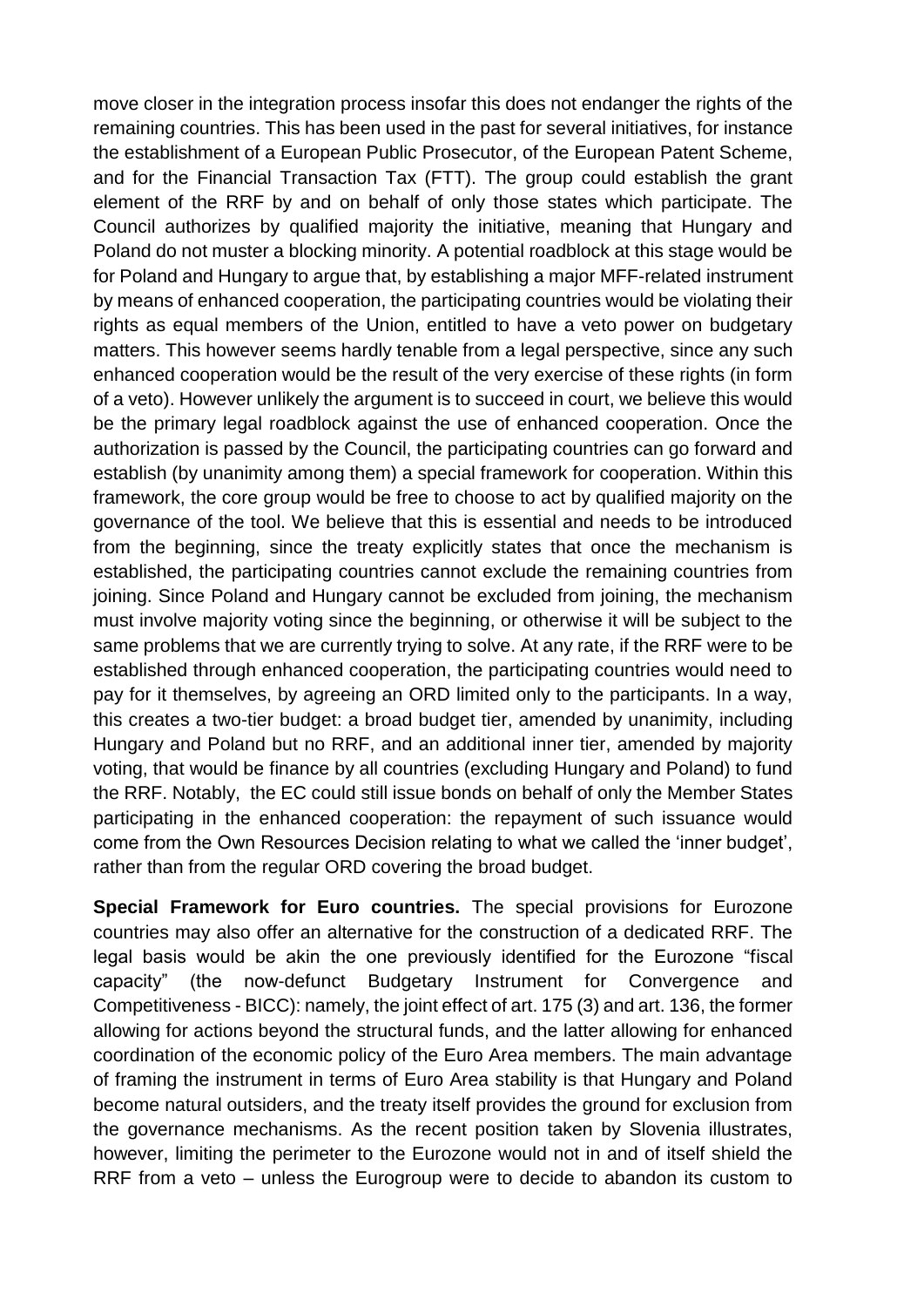decide by consensus. Conversely and by the same token, other non-Euro Area countries who might want to benefit from the Euro-RRF (such as Bulgaria, Romania, Czechia and Croatia) would find themselves in the odd position of being equally excluded. A workaround to this limitation would be to complement the instrument with provisions grounded in art. 143, whereby assistance may be provided to countries with a temporary derogation from Eurozone membership. While this would not allow for the exclusion of Poland and Hungary, it would nonetheless defuse their veto on the RRF. However, the legal basis for autonomous Eurozone action, especially when it comes to appropriations, is more blurred than in the case of the establishment of enhanced cooperation; we therefore consider the Euro Area solution a possibility, but overall inferior to enhanced cooperation, since it would entail higher legal risks and a much more complex set-up.

*Ad hoc* **Intergovernmental Treaty:** An extreme alternative would be for the rest of the EU to take the RRF out of the EU budget and replicate it into an ad hoc intergovernmental agreement (like the one that gave birth to the ESM). This option would entail two types of complications. On the governance side, previous experiences with the intergovernmental setting – especially the ESM – have been skewed towards unanimous decision-making, including by requiring the involvement of the German Bundestag on decisions of a financial nature. A counterargument to this concern, is that the intergovernmental agreement could carbon copy the July Council agreement in terms of the governance mechanism – including with regard to the role of the European Commission in the assessment of recovery plans and the role of the Council (in this case, limited to the parties to the intergovernmental agreement) in endorsing both that assessment and the disbursement. The use of an intergovernmental treaty does not prevent automatically the attribution of functions to existing Union bodies: for instance, art. 5 of the ESM treaty explicitly provides for linkages between Union bodies and the ESM; articles 5 and 8 of the TSCG even provide for a limited set of new responsibilities bestowed upon the Commission, the Council, and the Court of Justice. Hence, there is no reason why an intergovernmental treaty should not be able to bestow on a specific configuration of the Council certain competences. Hence, assuming that the Council July agreement was concluded by all signatories in good faith, there would be in principle no reason to change the governance so as to require unanimity – particularly because the July agreement already includes a safeguards in the form of the 'emergency brake'. Replicating the governance structure already agreed upon in July could also help on the second problematic aspect of de-linking the RRF from the EU budget – i.e. the need to set up some form of special purpose vehicle that would issue the bonds needed to fund the RRF, given that this task could no longer fall on the EU once the RRF is taken out of the Community framework. In the past – notably in the case of the EFSF – Eurostat had concluded the debt issued by an SPV should be re-routed back onto the member states' public debt, which would obviously take away the key benefit of having half of the RRF in the form od grants. However, one key argument in the Eurostat EFSF decision was that the EFSF acted "exclusively on behalf of [the members of the Euro area] and under their total control", it only reported on its activities to the Eurogroup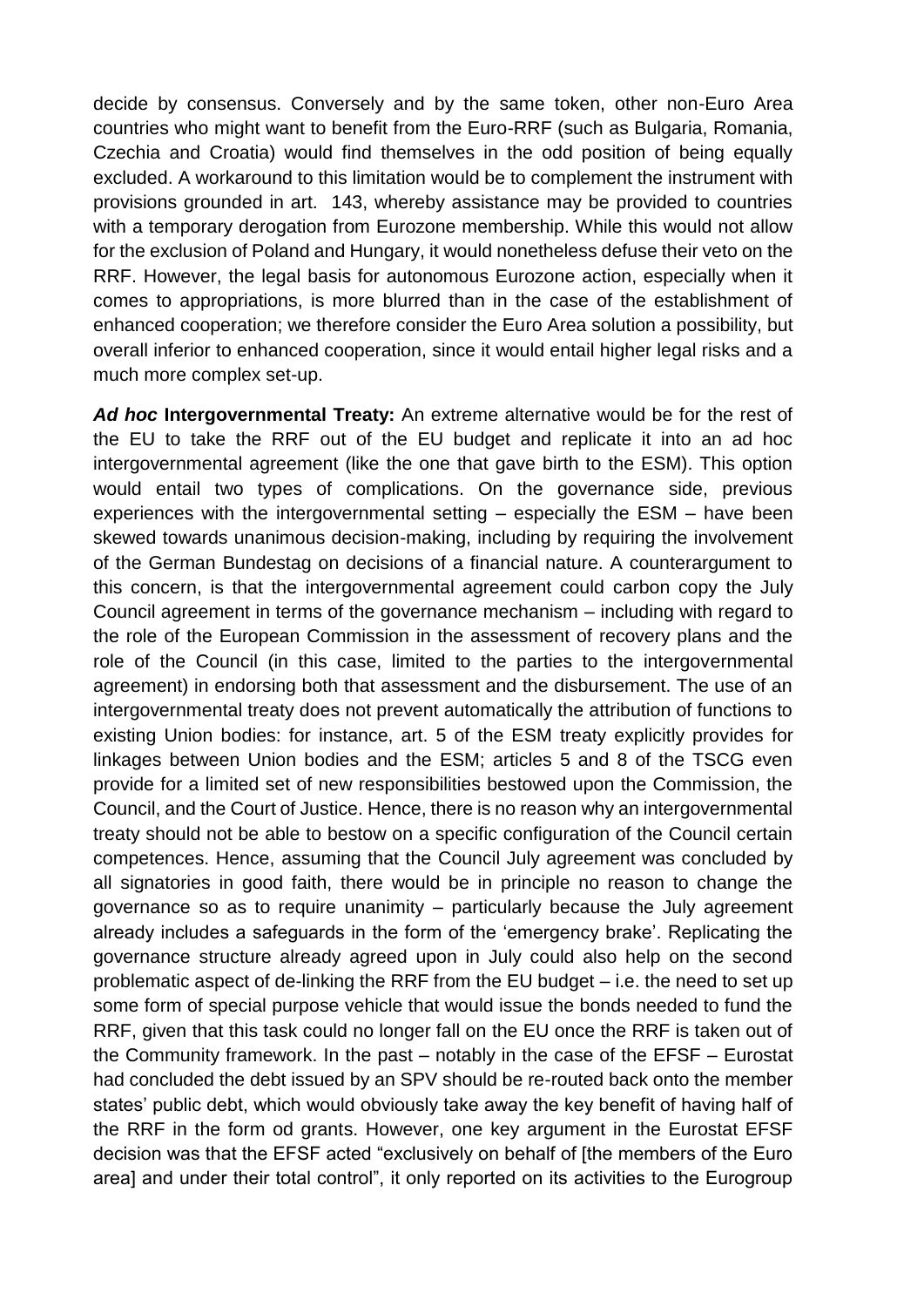(recognized in the Treaty of Lisbon as just a working group of the Council) and was "not under the control of existing European institutions". this problem would be mitigated by adopting a governance structure – like the one agreed upon in July – in which the European Commission and the Council have a clear role and say on the RRF – although none of this would solve the fact that taking the RRF outside of the Community framework would also deprive the European Parliament of scrutiny rights. These scrutiny rights were implicit and automatic insofar the RRF was part of the broader MFF process; simply replicating the narrow RRF agreement, without taking care of the broader setup it was immerged into, would leave the Parliament out, hence possibly leading to problems of democratic legitimacy. However, providing a role for EP scrutiny is a very minor *formal* change to the agreement, which leaves the *substance* unchanged, for the EP scrutiny is there automatically when the RRF is part of the MFF. Hence we see no fundamental issue in attributing to the Parliament scrutiny powers. Finally, some argue that Constitutional barriers exist (especially in Germany) to the construction of budgetary instruments outside the MFF. Most of these arguments rely on a literal reading of the 2013 ESM decision delivered by the Bundesverfassungsgericht. However, the issues raised by the Court in the 2013 judgement are not mere formalistic barriers, but pertain the fundamental relationship between democratic oversight, the rights of German citizens, and public spending. Without discussing the details of the choices (in terms of legal and political philosophy) made by the Court with regard to the relationship between representation, identity and spending capabilities, we believe that these are substantive issues and not merely formalistic ones. Hence, replicating the *substance* of the agreement as discussed above (inclusive of the rights of oversight bestowed upon the European Parliament) should not change the assessment. If the RRF were to be judged as consistent with the Basic Law when part of the MFF, then an identical degree of democratic oversight under a different legal basis should not alter it; after all, the Union was based on a plurality of Treaties not so long ago. Whether an instrument like the RRF is consistent *as such* with the Basic Law is a different matter: we believe it would be, since it does not produce potentially unlimited liabilities for the German citizens and it does remain under control of the Council and of the Parliament throughout the process. In particular, and differently from the ESM, replicating the Council July agreement would mean that the intergovernmental RRF would be capped in size and repayment would be determined according to countries shares in the EU budget (adjusted as to reflect the group of participants). But if the RRF were it to be found not compatible with the Basic Law —assuming the substantial equivalence discussed above— that would be then be true even under the MFF. Hence, we maintain that switching from a Community governance grounded in the TFEU, to an identical community governance based on a new legal basis, would not alter the *substantive* appraisal regarding the constitutionality of RRF one way or the other.

#### **Conclusions**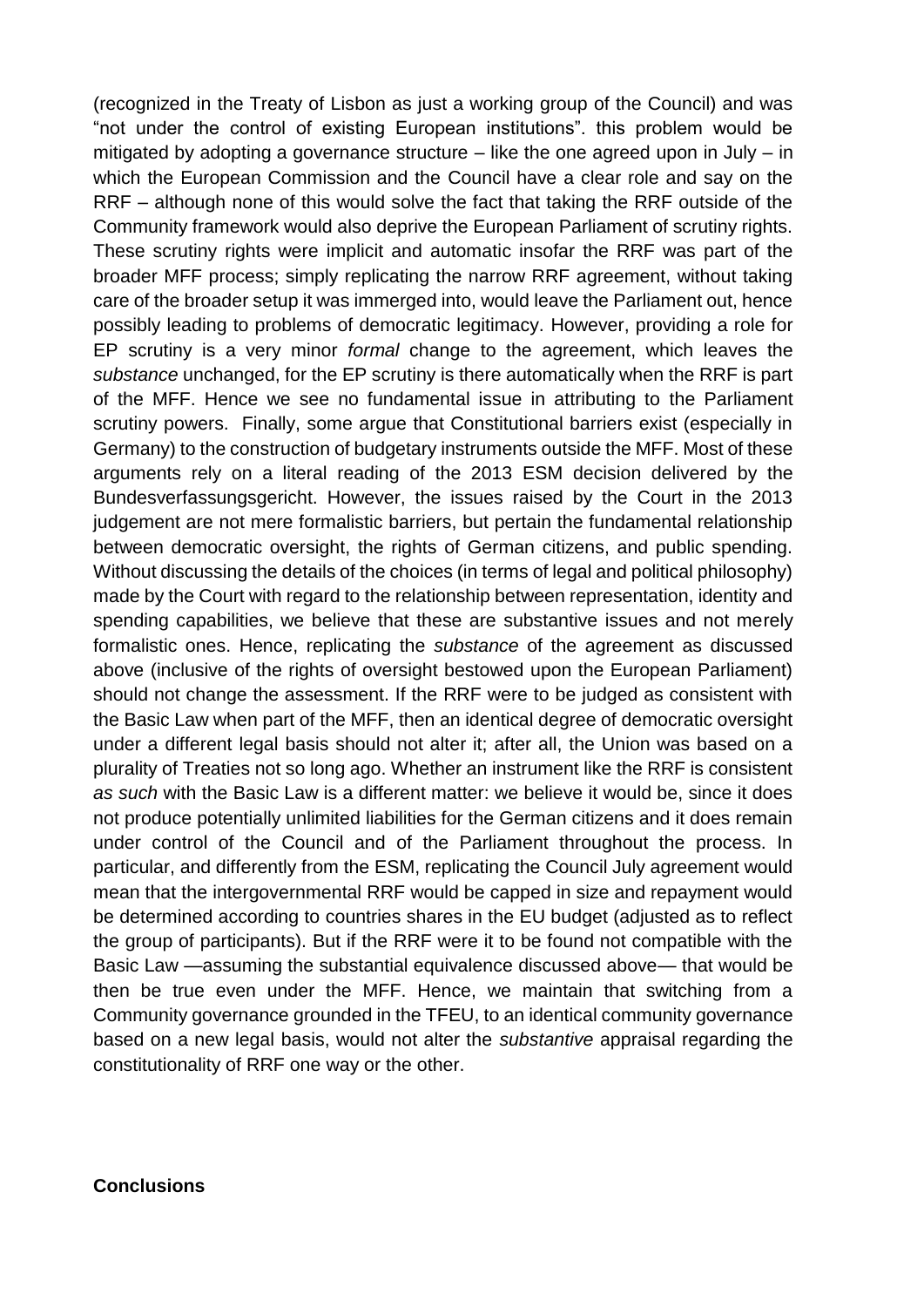We think that the EU is currently facing a historic cliff moment: the biggest step towards closer economic integration to date (the Next Generation EU package and most notably the RRF within it) is clashing with and risks being nullified by the most severe centripetal tensions on the equally vital issue of rule of law and fundamental values. The EU should not compromise on the Rule of Law Regulation and, as shown above, holding the ground on the ROL is one of two necessary elements needed to call Hungary's and Poland's bluff. The second necessary element is the threat of a credible outside option for the RRF. Hence, we think it is time to start considering plan Bs. We have discussed three such plans, all of which we deem sub-optimal to the original plan of having the RRF as part of the EU budget but that would allow the EU to show that the commitment to the advancement of economic integration is serious enough for leaders to withstand blackmailing even if this requires going down a more complex route. We are aware that this is a risky territory, but the stakes are high enough.